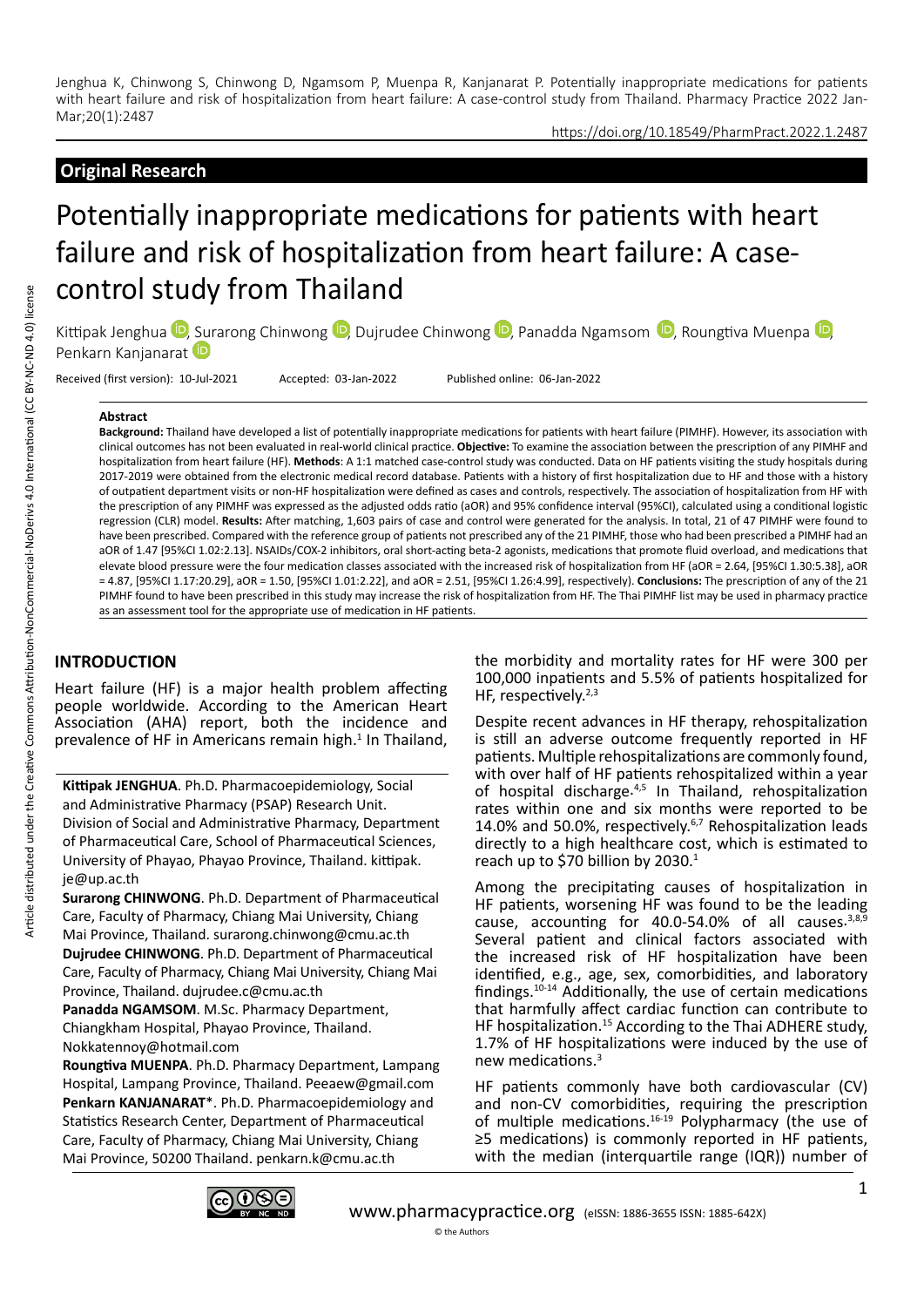https://doi.org/10.18549/PharmPract.2022.1.2487

prescribed medications being up to 11 (8-17) items.<sup>20,21</sup> Importantly, the mean [standard deviation (SD)] number of non-CV medications was greater than that of HF medications (3.4 [2.7] vs. 2.1 [1.3]).<sup>22</sup> The use of multiple medications in HF patients who have other comorbidities can lead to a higher risk of drug-HF interactions.<sup>17</sup>

Drug-HF interactions are a safety concern in HF. Numerous medications can cause worsening HF, resulting in death or hospitalization. These medications are generally called potentially inappropriate medications for HF patients or PIMHF.<sup>23,24</sup> Previous studies have reported the use of PIMHF, e.g., calcium channel blockers, antiarrhythmics, alpha-blockers, oral corticosteroids, bronchodilators, psychotherapeutic drugs, and thiazolidinediones.<sup>25,26</sup> Using one HF-specific list of potentially inappropriate medications, the prevalence of PIMHF use was reported to be 14.6% of HF outpatients.<sup>27</sup>

Recently, the Thai PIMHF list has been created to use as an assessment tool to determine the appropriateness of prescribing medications in Thai HF patients.<sup>28</sup> However, the association of the Thai PIMHF list with clinical outcomes has not been evaluated in real-world clinical practice. Thus, this study aimed to evaluate the association of the prescription of any PIMHF from the Thai PIMHF list and hospitalization from HF.

# **MATERIALS AND METHODS**

## **Study design and settings**

A 1:1 matched case-control study was used. Two public hospitals, which serve as the academic and referral centers in the northern region of Thailand, were chosen as the study setting, including one tertiary care hospital (an 800-bed hospital) in Lampang Province and one secondary care hospital (a 231-bed hospital) in Phayao Province.

Patient and medical data were retrieved from the electronic medical record (EMR) database of each study setting. The EMR database comprises the following data: demographics, diagnosis codes (International Statistical Classification of Disease and Related Health Problems, 10th Revision, ICD-10), medication profiles, echocardiogram results, and laboratory findings. Data retrieval from the EMR database was performed by hospital staff who functioned as electronic database specialists.

The study protocol was reviewed and approved by the Institutional Review Board (IRB) of each study hospital (approval date: 18 November 2019 and protocol number: 84/62 for the tertiary care hospital, and approval date: 11 June 2019 and protocol number: 008/2562 for the secondary care hospital) prior to data retrieval.

## **Study subjects**

All patients with a diagnosis of HF who had a history of hospital visits between 2017 and 2019 were retrieved from the EMR databases. Identification of HF patients was performed using ICD-10 codes related to HF diagnoses, including I09.9, I11.0, I13.0, I13.2, I25.5, I42.0, I42.5, I42.6, I42.7, I42.8, I42.9, I43, I43.0, I43.1, I43.2, I43.8, I50, I50.0, I50.1, I50.9, and P29.0.29-31 The exclusion criteria included patients aged <18 years and patients diagnosed with rheumatic heart disease (I09.9), which was not considered relevant to HF by our cardiologists.

#### **Study outcome**

The primary outcome, which was used for defining cases, was hospitalization from HF occurring during a three-year period. The secondary outcome was in-hospital death or live discharge. The primary discharge diagnosis, which was presented with ICD-10 codes related to HF diagnoses, was used to identify hospitalization due to HF. The cause of death, which was recorded on the database, was used to identify in-hospital death from HF.

#### **Cases and controls**

The cases were the patients with a history of the primary outcome, including the patients discharged alive and the patients died in the hospital. The controls were the remaining patients with a history of outpatient department (OPD) visits or non-HF hospitalization.

One case was then matched with one control using the three matching variables, including sex, study settings, and index years. Sex was the most frequently identified factor associated with HF hospitalization. $11,13$  Study settings (secondary or tertiary care hospital) and index years (2017, 2018, or 2019) were considered relevant to the standard of care, which might be different between the two study settings and between the three years of hospital visits, resulting in different rates of death or hospitalization and rates of PIMHF prescription.

## **Exposure group**

The exposure group was defined as the patients prescribed any of the medication items from the Thai PIMHF list up to 1 year before the index date. Only the last prescription of each PIMHF was chosen for PIMHF detection.

The date of the event (i.e., date of admission or date of OPD visits) was assigned as the index date for each patient. The included patients had to have at least one prescription ahead of the index date to ensure that they had determinable drug exposure.

#### **Procedures**

All data available on the EMR database were retrospectively reviewed for one year before the index date. Study factors were characterized as patient factors, including sex, age on the index date, and whether they were elderly (age ≥60 years for Thais); clinical factors, including HF types classified by ejection fraction (EF, %), including HF with reduced EF (HF*r*EF, EF <40%), HF with mid-range EF (HF*mr*EF, EF 40-49%) and HF with preserved EF (HF*p*EF, EF ≥50%), comorbidities, and comorbidity

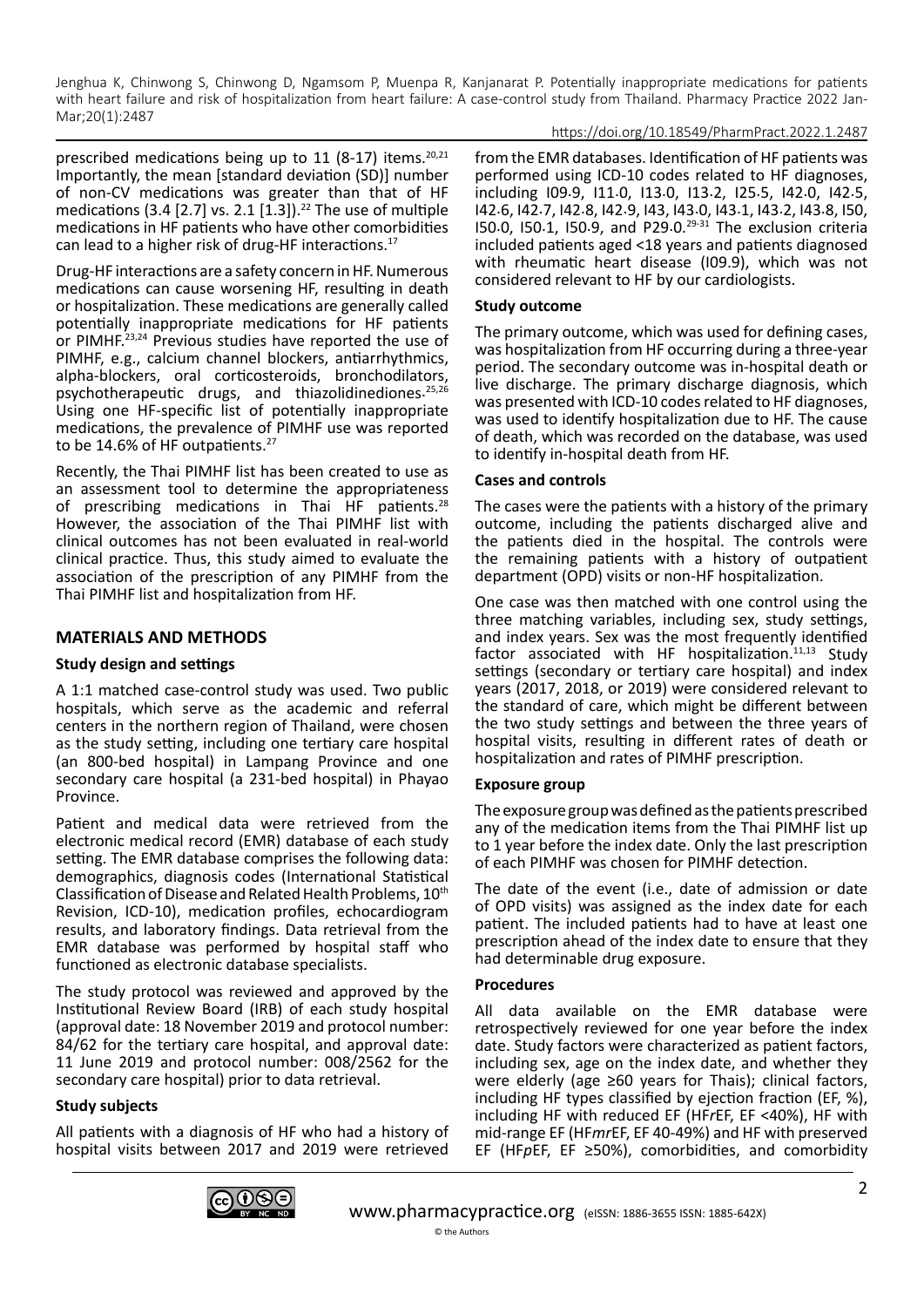## https://doi.org/10.18549/PharmPract.2022.1.2487

score, calculated using the Charlson Comorbidity Index (CCI) score; laboratory findings; and medications prescribed both to inpatients and in the OPD.<sup>29,32</sup>

The study medications were specified using medication codes related to each HF medication and PIMHF. HF medications included the medication classes recommended for use by current guidelines.<sup>33,34</sup> The Thai PIMHF list was used to detect the exposure to PIMHF. Further details of the development process of the list are described in our previously published report.<sup>28</sup> Briefly, the list was developed and validated through literature reviews and a Delphi survey on consensus PIMHF among Thai HF experts. The Thai PIMHF list contains 47 medications that may cause worsening HF leading to hospitalization because they have a negative effect on cardiac function, such as elevated blood pressure or increased cardiac contractility and rate.28 All listed medications are for all HF types, except for non-dihydropyridines calcium channel blockers (non-DHP CCBs), which are identified as PIMHF in patients with HF*r*EF. Sildenafil is identified as a PIMHF in concurrent nitrate users.<sup>28</sup> A one year period of exposure to PIMHF was chosen because it was considered the more appropriate marker of the study outcome than over a one year period.24,27 To evaluate the association of class effects of PIMHF with the study outcome, PIMHF were classified according to therapeutic classes and the effect on cardiac function.

## **Statistical analysis**

The sample size required for a 1:M matched casecontrol study was determined using Dupont's method.35 The sample size required for the primary outcome was between 62 cases (for an adjusted odds ratio (aOR) = 3.05) and 1,701 cases (for an aOR = 1.26), using the following parameters: the probability of exposure among





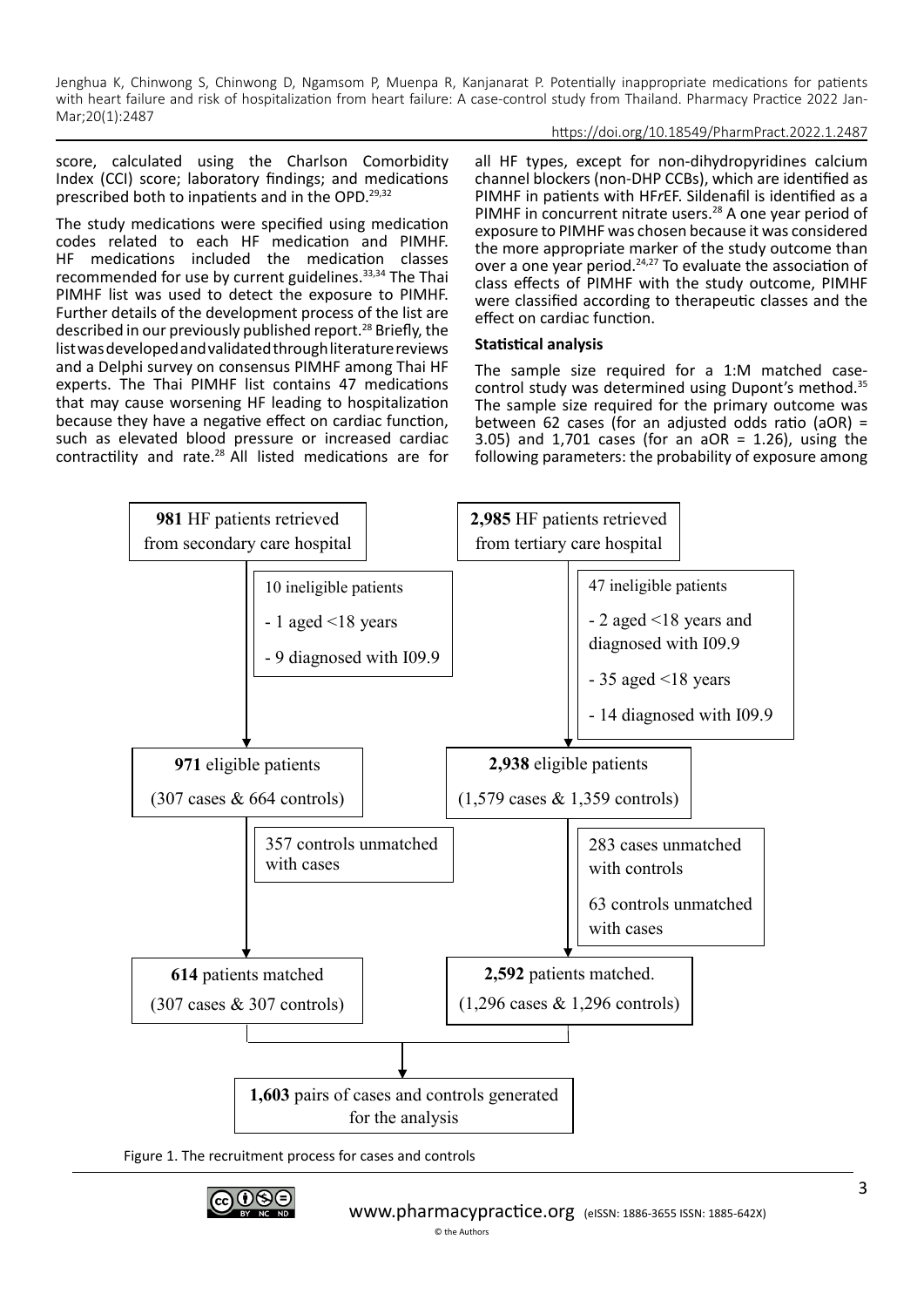#### https://doi.org/10.18549/PharmPract.2022.1.2487

controls = 20%, the adjusted OR of HF events =  $1.26$ [95% confidence intervals (95%CI) 0.52:3.05], number of controls used for matching one case  $(M) = 1$ , and power of the analysis =  $80\%$ .<sup>26, 27</sup>Based on our findings, the probability of exposure among controls = 6.92%, the aOR of HF events = 1.47, and the number of cases included = 1,603, the power of the test was calculated as 85.3%.

The continuous variables with or without a normal distribution were analyzed and expressed as mean and SD or median and IQR  $(Q_1, Q_3)$ , respectively. The categorical variables were analyzed and expressed as frequencies and percentages.

The strength of association between the prescription of any PIMHF and the study outcome was estimated using a conditional logistic regression (CLR) model and presented as crude and aOR and 95%CI.<sup>36</sup> In the univariate analysis, the study factors with *P*-value less than 0.05 were considered statistically significant and were then incorporated into the multivariate analysis. In the adjusted model, the variance inflation factor (VIF) was computed for each study factor to test if multicollinearity existed (the situation in which study factors in an adjusted model are highly correlated). The study factors with VIF ≥10 were excluded from the adjusted model.<sup>37</sup> A backward elimination procedure (where the most statistically insignificant variable is removed from each step until all remaining variables achieve a significance level of <0.05) was used for selection of the significant study factors.

All statistical analyses were performed with the use of Stata release 14.0 (Stata Corporation, College Station, Texas). All *P*-values were two-tailed.

## **RESULTS**

## **Characteristics of study HF patients**

The process of HF patient recruitment is shown in Figure 1. A total of 3,966 HF patients were initially retrieved from the two EMR databases. Fifty-seven patients were excluded due to ineligibility. Thus, the remaining patients (3,909) were included in the matching stage. After matching, a total of 1,603 pairs of cases and controls with the same sex, study settings, and index years were generated for the analysis. Of the 1,603 cases, 155 (9.67%) patients died of HF during hospitalization, and 1,448 patients were discharged alive.

The characteristics of all HF patients, and the patients classified as cases and controls are shown in Table 1. In total, more than half of the patients were male (50.97%). The average age was  $65.38$  (SD = 14.98) years, and over two-thirds were elderly patients (67.84%). HF*p*EF was most frequently found (49.38%), followed by HF*r*EF, and HF*mr*EF. Most patients (60.17%) had at least one CV comorbidity with the median  $(Q_1, Q_3)$  number of CV comorbidities equaling 1 (0, 2). Hypertension was the most frequently found, followed by renal failure, ischemic

heart disease, and diabetes mellitus. For HF guidelinerecommended medications, angiotensin converting enzyme inhibitors (ACEIs)/ angiotensin II receptor blockers (ARBs), beta-blockers, and aldosterone receptor antagonists (ARAs) were prescribed to approximately 18.22%, 10.73%, and 7.30%, respectively.

#### **Prescription of PIMHF**

Thirty nine of the 47 PIMHF was found to be available in the combined study hospitals (21 and 36 in the secondary and tertiary care hospitals, respectively). PIMHF prescribed to the study patients are summarized in Table 2. Only 21 available PIMHF were found to have been prescribed, with a proportion of 8.23%. The proportion of prescribed PIMHF was higher in cases than in the controls (9.54% vs. 6.92%). Prednisolone was the most often prescribed, followed by pioglitazone, naproxen, diclofenac, and salbutamol, respectively.

#### **Association between prescription of PIMHF and the risk of the study outcome**

Table 3 shows the study factors associated with the study outcome obtained from the univariate analysis. Prescription of the 21 PIMHF was found to be significantly associated with an increased risk of hospitalization from HF, with a crude OR of 1.47 [95%CI 1.12:1.92], *P*-value = 0.005. When adjusted for the other significant covariates, the association remained statistically significant (aOR = 1.47, [95%CI 1.02:2.13], *P*-value = 0.040), as shown in Table 4. No statistically significant association was observed between the prescription of the 21 PIMHF and either inhospital death from HF or live discharge (Table 4). In a subgroup analysis, the prescription of the 21 PIMHF was significantly associated with the study outcome for the secondary care hospital (aOR = 1.66, [95%CI 1.06:2.61], *P*-value = 0.026), but not for the tertiary care hospital (aOR = 0.87, [95%CI 0.48-1.56], *P*-value = 0.644).

The association of the study outcome with the class effects of the PIMHF is shown in Table 5. Two therapeutic classes, NSAIDs/COX-2 inhibitors and oral short-acting beta-2 agonists (SABA), were significantly associated with an increased risk of hospitalization from HF (aOR = 2.64, [95%CI 1.30:5.38], *P*-value = 0.007 and aOR = 4.87, [95%CI 1.17:20.29], *P*-value = 0.029, respectively). Medications that promote fluid overload and medications that elevate blood pressure were the other two classes that were significantly associated with a higher risk of hospitalization from HF (aOR = 1.50, [95%CI 1.01:2.22], *P*-value = 0.041 and aOR = 2.51, [95%CI 1.26:4.99], *P*-value = 0.009, respectively).

# **DISCUSSION**

The present study aimed to evaluate the association between the prescription of PIMHF, detected from the list of PIMHF recently developed in Thailand, and the risk of hospitalization from HF. Our findings showed that the prescription of any of the 21 PIMHF was significantly

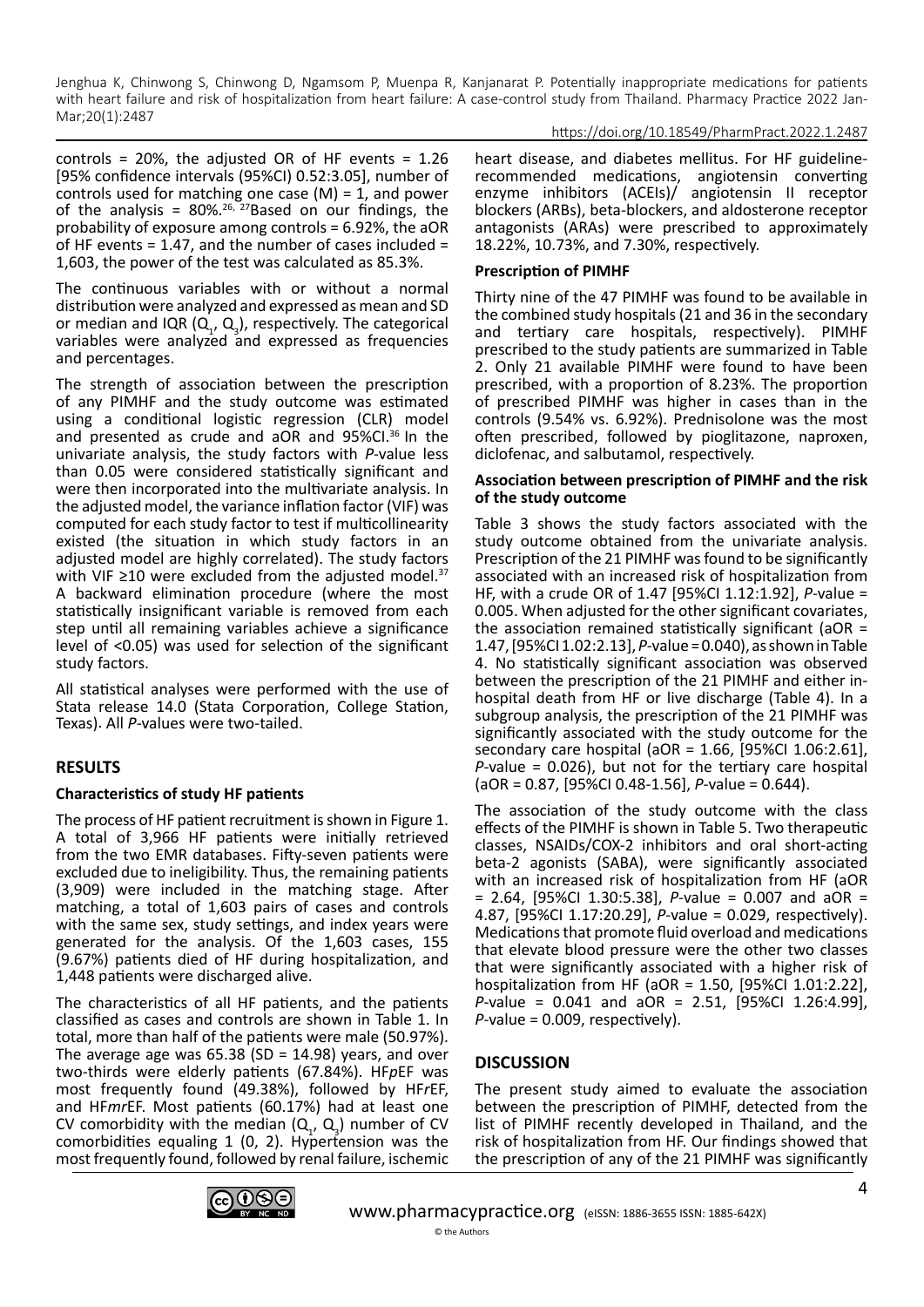https://doi.org/10.18549/PharmPract.2022.1.2487

| Table 1. The characteristics of all HF patients, cases (HF patients with study outcome), and controls (HF patients with no study outcome) |                                      |                                |                       |  |
|-------------------------------------------------------------------------------------------------------------------------------------------|--------------------------------------|--------------------------------|-----------------------|--|
| <b>Characteristics</b>                                                                                                                    | <b>Total patients</b><br>$n = 3,206$ | <b>Controls</b><br>$n = 1,603$ | Cases<br>$n = 1,603$  |  |
| <b>Demographics</b>                                                                                                                       |                                      |                                |                       |  |
| Male sex                                                                                                                                  | 1,634 (50.97)                        | 817 (50.97)                    | 817 (50.97)           |  |
| Age (years)                                                                                                                               | $65.38$ (SD = 14.98)                 | $64.81$ (SD = 14.93)           | 65.96 (SD = 15.01)    |  |
| Age ≥60 years                                                                                                                             | 2,175 (67.84)                        | 1,062 (66.25)                  | 1,113 (69.43)         |  |
| <b>Clinical characteristics</b>                                                                                                           |                                      |                                |                       |  |
| <b>HFrEF (EF &lt;40%)</b>                                                                                                                 | 695 (32.94)                          | 299 (30.08)                    | 396 (35.48)           |  |
| HFmrEF (EF 40-49%)                                                                                                                        | 373 (17.68)                          | 191 (19.22)                    | 182 (16.31)           |  |
| HFpEF (EF $\geq$ 50%)                                                                                                                     | 1,042 (49.38)                        | 504 (50.70)                    | 538 (48.21)           |  |
| Comorbidities                                                                                                                             | 2,564 (79.98)                        | 1,003 (62.57)                  | 1,561 (97.38)         |  |
| Number of comorbidities                                                                                                                   | 3(1, 4)                              | 1(0, 3)                        | 4(3, 5)               |  |
| Cardiovascular (CV) comorbidities                                                                                                         | 1,929 (60.17)                        | 619 (38.62)                    | 1,310 (81.72)         |  |
| Number of CV comorbidities                                                                                                                | 1(0, 2)                              | 0(0, 1)                        | 2(1, 2)               |  |
| Hypertension                                                                                                                              | 1,101 (34.34)                        | 316 (19.71)                    | 785 (48.97)           |  |
| Renal failure                                                                                                                             | 622 (19.40)                          | 171 (10.67)                    | 451 (28.13)           |  |
| Ischemic heart disease                                                                                                                    | 572 (17.84)                          | 140 (8.73)                     | 432 (26.95)           |  |
| Diabetes mellitus                                                                                                                         | 565 (17.62)                          | 135 (8.42)                     | 430 (26.82)           |  |
| Atrial fibrillation                                                                                                                       | 562 (17.53)                          | 140 (8.73)                     | 422 (26.33)           |  |
| Stroke                                                                                                                                    | 82 (2.56)                            | 35(2.18)                       | 47 (2.93)             |  |
| Dyslipidemia                                                                                                                              | 80 (2.50)                            | 69 (4.30)                      | 11 (0.69)             |  |
| Comorbidity score                                                                                                                         | 1(1, 2)                              | 1(1, 1)                        | 2(1, 3)               |  |
| Comorbidity score ≥2                                                                                                                      | 1,287 (40.14)                        | 381 (23.77)                    | 906 (56.52)           |  |
| <b>Laboratory findings</b>                                                                                                                |                                      |                                |                       |  |
| Systolic blood pressure, SBP (mmHg)                                                                                                       | $129.90$ (SD = 36.24)                | $129.13$ (SD = 42.75)          | $130.71$ (SD = 27.79) |  |
| Diastolic blood pressure, DBP (mmHg)                                                                                                      | $72.87$ (SD = 17.67)                 | $72.25$ (SD = 16.73)           | 73.53 (SD = $18.61$ ) |  |
| Heart rate, HR (b.p.m.)                                                                                                                   | $85.98$ (SD = 19.28)                 | $84.25$ (SD = 17.02)           | $87.80$ (SD = 21.28)  |  |
| Fasting blood sugar, FBS (mg/dL)                                                                                                          | $117.89$ (SD = 50.91)                | $114.95$ (SD = 45.41)          | 120.95 (SD = 55.93)   |  |
| Hemoglobin A1C, HbA1C (mg%)                                                                                                               | $7.42$ (SD = 2.10)                   | $7.30$ (SD = 2.00)             | $7.54$ (SD = 2.19)    |  |
| Ejection fraction, EF (%)                                                                                                                 | 48.93 (SD = 17.40)                   | 49.73 (SD = 16.90)             | $48.23$ (SD = 17.81)  |  |
| <b>HF</b> medications                                                                                                                     |                                      |                                |                       |  |
| Diuretics                                                                                                                                 | 700 (21.83)                          | 330 (20.59)                    | 370 (23.08)           |  |
| Calcium channel blockers (CCBs)                                                                                                           | 446 (13.91)                          | 214 (13.35)                    | 232 (14.47)           |  |
| Angiotensin converting enzyme inhibitors<br>(ACEIs)                                                                                       | 363 (11.32)                          | 178 (10.10)                    | 185 (11.54)           |  |
| Beta-blockers                                                                                                                             | 344 (10.73)                          | 165 (10.29)                    | 179 (11.17)           |  |
| Aldosterone receptor antagonists (ARAs)                                                                                                   | 234 (7.30)                           | 107 (6.67)                     | 127 (7.92)            |  |
| Angiotensin II receptor blockers (ARBs)                                                                                                   | 221 (6.89)                           | 110 (6.86)                     | 111 (6.92)            |  |
| Nitrates                                                                                                                                  | 210 (6.55)                           | 102 (6.36)                     | 108 (6.74)            |  |
| Hydralazine                                                                                                                               | 148 (4.62)                           | 71 (4.43)                      | 77 (4.80)             |  |
| Digoxin                                                                                                                                   | 84 (2.62)                            | 37(2.31)                       | 47 (2.93)             |  |
| Ivabradine                                                                                                                                | 3(0.09)                              | 1(0.06)                        | 2(0.12)               |  |

All continuous variables are presented as mean (SD), except for number of comorbidities, number of CV comorbidities, and comorbidity score, which are presented as median and interquartile range  $(Q_{1}, Q_{3})$ .

Laboratory findings are the last measured values within a 6-month period before the index date.

SBP, DBP, HR, FBS, HbA1C, and EF are available for 972, 971, 968, 1,513, 627, and 2,110 patients, respectively.

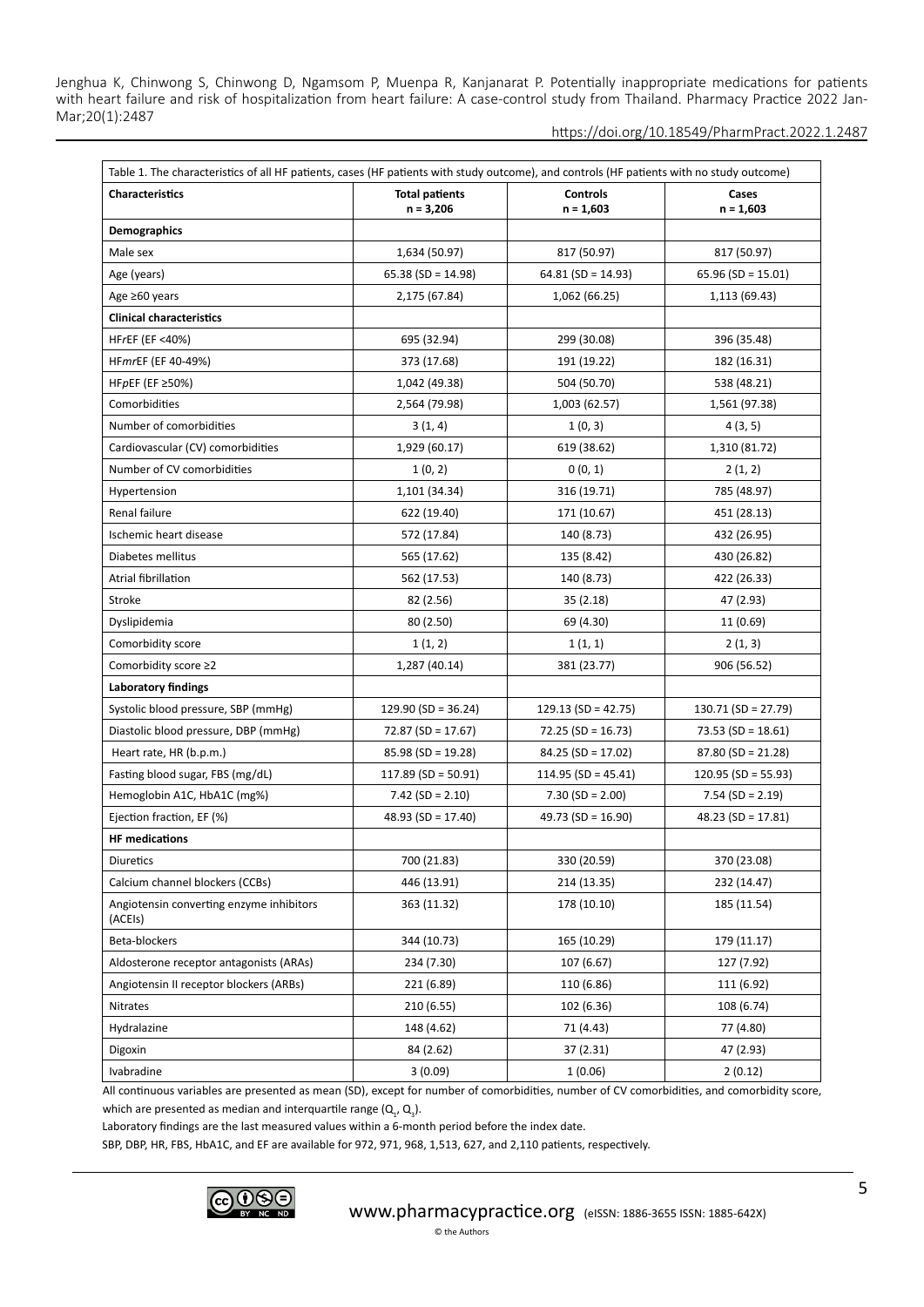| Table 2. A summary of the 21 prescribed PIMHF |                                        |                                  |                        |
|-----------------------------------------------|----------------------------------------|----------------------------------|------------------------|
| <b>PIMHF</b>                                  | <b>Total patients</b><br>$(n = 3,206)$ | <b>Controls</b><br>$(n = 1,603)$ | Cases<br>$(n = 1,603)$ |
| Prescribed any of the 21<br><b>PIMHF</b>      | 264 (8.23)                             | 111 (6.92)                       | 153 (9.54)             |
| The 21 prescribed PIMHF*                      |                                        |                                  |                        |
| prednisolone                                  | 91 (2.84)                              | 35(2.18)                         | 56 (3.49)              |
| pioglitazone                                  | 89 (2.78)                              | 29 (1.81)                        | 60 (3.74)              |
| naproxen                                      | 37(1.15)                               | 18 (1.12)                        | 19 (1.19)              |
| diclofenac                                    | 27 (0.84)                              | 12 (0.75)                        | 15 (0.94)              |
| salbutamol                                    | 18 (0.56)                              | 7(0.44)                          | 11 (0.69)              |
| ibuprofen                                     | 14 (0.44)                              | 9(0.56)                          | 5(0.31)                |
| methotrexate                                  | 12 (0.37)                              | 7(0.44)                          | 5(0.31)                |
| prazosin                                      | 9(0.28)                                | 6(0.37)                          | 3(0.19)                |
| pseudoephedrine                               | 6(0.19)                                | 3(0.19)                          | 3(0.19)                |
| celecoxib                                     | 4(0.12)                                | 2(0.12)                          | 2(0.12)                |
| cyclophosphamide                              | 4(0.12)                                | 2(0.12)                          | 2(0.12)                |
| ergotamine plus caffeine                      | 3(0.09)                                | 2(0.12)                          | 1(0.06)                |
| clozapine                                     | 3(0.09)                                | 1(0.06)                          | 2(0.12)                |
| dexamethasone                                 | 2(0.06)                                | 1(0.06)                          | 1(0.06)                |
| melphalan                                     | 2(0.06)                                | 0(0.00)                          | 2(0.12)                |
| doxorubicin                                   | 2(0.06)                                | 2(0.12)                          | 0(0.00)                |
| paclitaxel                                    | 2(0.06)                                | 1(0.06)                          | 1(0.06)                |
| trastuzumab                                   | 2(0.06)                                | 2(0.12)                          | 0(0.00)                |
| verapamil (in HFrEF)                          | 2(0.06)                                | 1(0.06)                          | 1(0.06)                |
| etoricoxib                                    | 2(0.06)                                | 1(0.06)                          | 1(0.06)                |
| fluorouracil                                  | 1(0.03)                                | 0(0.00)                          | 1(0.06)                |

\* Listed by frequency in descending order

associated with a 1.47-fold increased risk of hospitalization from HF ([95%CI 1.02:2.13], *P*-value = 0.040). Additionally, our study revealed that the following four medication classes were significantly associated with the increased risk of hospitalization from HF: NSAIDs/COX-2 inhibitors, oral SABA, medications that promote fluid overload, and medications that elevate blood pressure.

In this study, the association was evaluated using the framework of a case-control study because this study design enables us to evaluate the exposure to several PIMHF within the same period of time.<sup>38</sup> To ensure a true relationship between the exposure to PIMHF and the study outcome, biases inherent in a case-control study were considered and minimized in this study. For prevalence-incidence selection bias, only cases that received PIMHF before (1-365 days) the occurrence of the study outcome were selected, so a temporal relationship was explainable. For misclassification bias, cases and controls were classified using the cause of in-hospital death or the principal discharge diagnosis of hospitalization. Only eligible HF patients where the cause of in-hospital death or the principal discharge diagnosis

| Table 3. The univariate analysis                    |                     |                        |
|-----------------------------------------------------|---------------------|------------------------|
| <b>Study factors</b>                                | Crude ORs [95%Cls]  | P-values               |
| Prescription of any of the 21<br><b>PIMHF</b>       | 1.47 [1.12:1.92]    | $0.005*$               |
| Number of prescribed PIMHF                          | 1.26 [1.04:1.53]    | $0.017*$               |
| Age (for every 10 year increase)                    | 1.05 [1.01:1.10]    | $0.027*$               |
| Age ≥60 years                                       | 1.15 [0.99:1.34]    | 0.053                  |
| Comorbidity                                         | 20.24 [13.94:29.38] | $< 0.001$ <sup>*</sup> |
| Number of comorbidities                             | 1.95 [1.83:2.07]    | $< 0.001$ <sup>*</sup> |
| Cardiovascular (CV) comorbidity                     | 6.80 [5.61:8.25]    | $< 0.001$ <sup>*</sup> |
| Number of CV comorbidities                          | 2.47 [2.25:2.71]    | $< 0.001$ <sup>*</sup> |
| Hypertension                                        | 4.04 [3.39:4.82]    | $< 0.001$ <sup>*</sup> |
| Renal failure                                       | 3.69 [2.97:4.58]    | $< 0.001$ <sup>*</sup> |
| Diabetes mellitus                                   | 3.97 [3.19:4.96]    | $< 0.001$ <sup>*</sup> |
| Atrial fibrillation                                 | 3.71 [2.98:4.60]    | $< 0.001$ <sup>*</sup> |
| Ischemic heart disease                              | 3.80 [3.06:4.72]    | $< 0.001$ <sup>*</sup> |
| Stroke                                              | 1.36 [0.87:2.13]    | 0.176                  |
| Dyslipidemia                                        | 0.15 [0.08:0.30]    | $< 0.001$ <sup>*</sup> |
| Comorbidity score ≥2                                | 4.22 [3.55:5.00]    | $< 0.001$ <sup>*</sup> |
| Comorbidity score                                   | 1.81 [1.67:1.97]    | $< 0.001$ <sup>*</sup> |
| Systolic blood pressure, SBP                        | 1.00 [0.99:1.01]    | 0.051                  |
| Diastolic blood pressure, DBP                       | 1.00 [0.99:1.01]    | 0.291                  |
| Heart rate, HR (for every 10<br>b.p.m. increase)    | 1.10 [1.02:1.17]    | $0.007*$               |
| Fasting blood sugar, FBS                            | 1.00 [0.99:1.05]    | 0.139                  |
| Hemoglobin A1C, HbA1C                               | 1.13 [0.90:1.42]    | 0.271                  |
| Ejection fraction, EF                               | 0.99 [0.98:1.00]    | 0.053                  |
| <b>Diuretics</b>                                    | 1.20 [0.99:1.45]    | 0.054                  |
| Calcium channel blockers (CCBs)                     | 1.11 [0.89: 1.39]   | 0.315                  |
| Angiotensin converting enzyme<br>inhibitors (ACEIs) | 1.05 [0.82:1.34]    | 0.667                  |
| Beta blockers                                       | 1.09 [0.87:1.38]    | 0.416                  |
| Aldosterone receptor<br>antagonists (ARAs)          | 1.20 [0.92:1.57]    | 0.174                  |
| Angiotensin II receptor blockers<br>(ARBs)          | 1.00 [0.76:1.32]    | 0.945                  |
| Nitrates                                            | 1.06 [0.80:1.40]    | 0.668                  |
| Hydralazine                                         | 1.09 [0.78:1.52]    | 0.607                  |
| Digoxin                                             | 1.28 [0.82:1.99]    | 0.265                  |

\* Factor with *P*-value <0.05 were incorporated in an adjusted model.

of hospitalization were from HF were classified as cases, whereas the remaining were classified as controls. To avoid detection bias, PIMHF was detected by the use of hospital medication codes related to each PIMHF, so this could not be biased by either the patients or the investigators. For confounder bias, both matching technique and adjustment analysis were collectively used to minimize the influence of potential confounding factors.39

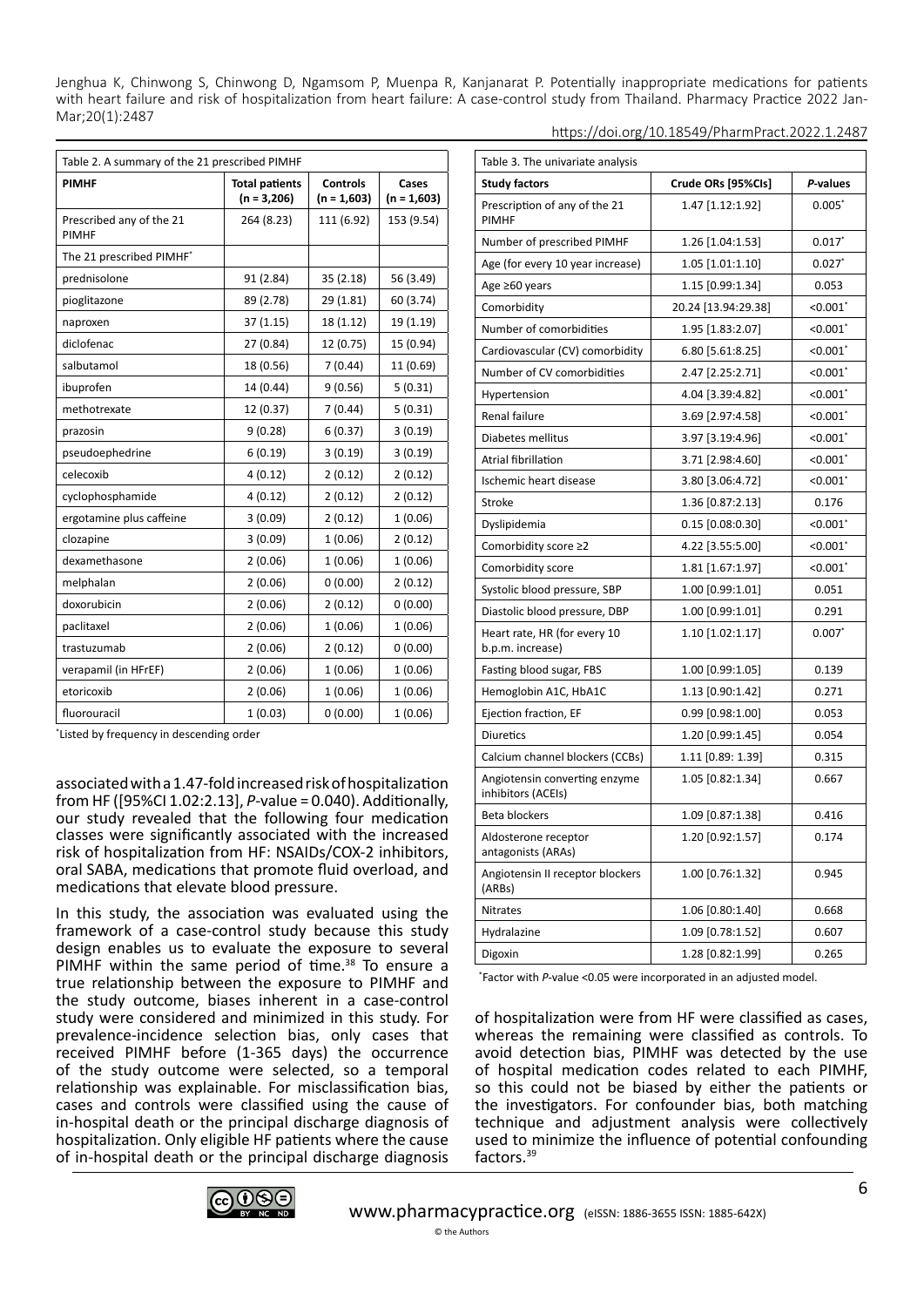| Table 4.The multivariate analysis    |                                 |          |  |
|--------------------------------------|---------------------------------|----------|--|
| Covariates                           | <b>Adjusted ORs</b><br>[95%CIs] | P-values |  |
| The primary outcome                  |                                 |          |  |
| Prescription of any of the 21 PIMHF* | 1.47 [1.02:2.13]                | 0.040    |  |
| Age                                  | 0.989 [0.983:0.995]             | < 0.001  |  |
| Hypertension                         | 2.89 [2.31:3.61]                | < 0.001  |  |
| Renal failure                        | 2.21 [1.63:2.99]                | < 0.001  |  |
| Diabetes mellitus                    | 1.45 [1.05:2.00]                | 0.021    |  |
| Atrial fibrillation                  | 4.85 [3.72:6.32]                | < 0.001  |  |
| Ischemic heart diseases              | 2.94 [2.25:3.85]                | < 0.001  |  |
| Dyslipidemia                         | $0.07$ [0.03:0.16]              | < 0.001  |  |
| Comorbidity score ≥2                 | 1.86 [1.43:2.41]                | < 0.001  |  |
| The secondary outcome                |                                 |          |  |
| In-hospital death from HF            |                                 |          |  |
| Prescription of any of the 21 PIMHF* | 2.96 [0.86:10.23]               | 0.085    |  |
| Live discharge                       |                                 |          |  |
| Prescription of any of the 21 PIMHF* | 1.38 [0.93:2.04]                | 0.108    |  |

\* After adjusting for all the covariates (shown in Table 4) in the final model, yielding pseudo  $R^2 = 0.3592$  and mean VIF = 1.80.

The number of observations for in-hospital deaths from HF and live discharge is 155 and 1,448, respectively.

In our study, the rate of prescribing at least one PIMHF was only 8.23%, which seems smaller than the rate reported in Bermingham's study (14.60%).<sup>27</sup> However, the total number of patients receiving PIMHF was found to be more in our study than in the study by Bermingham, which could be due to the difference in the number of PIMHF contained in each list (47 items for the Thai list and 11 medications or medication classes for the St Vincent's list), consequently leading to a higher chance of finding patients receiving PIMHF in our study.<sup>27, 28</sup> With regard to the PIMHF found to have been prescribed in this study, oral corticosteroids (2.90%) were the most frequently prescribed, consistent with Bermingham's study, where it was reported that oral corticosteroids (17.5%) were one of the prescribed PIMHF.<sup>27</sup> The second most prescribed PIMHF was pioglitazone (one of the thiazolidinediones), with a prescription rate of 2.78%. It is recommended that thiazolidinediones are avoided for the treatment of diabetes mellitus in HF patients, due to their association with the higher risk of HF hospitalization.<sup>42</sup> NSAIDs/COX-2 inhibitors were prescribed to 2.03% of the patients, whereas none of the patients received these medication classes in Bermingham's study.<sup>27</sup> In Bermingham's study, the most prescribed PIMHF were non-DHP CCBs (26.3%), whereas only two patients with HF*r*EF received verapamil in our study. It is likely that most of the study patients had a result of EF, and the prescription of non-DHP CCBs is avoided in HF*r*EF. It is noted that these figures were determined in the case-control study, so they are not the true prevalence.

In this study, only an event from HF was chosen as the

| Table 5. The univariate and multivariate analysis for PIMHF classifications<br>$(n = 3,206)$ |                           |                                        |                                                            |  |
|----------------------------------------------------------------------------------------------|---------------------------|----------------------------------------|------------------------------------------------------------|--|
| <b>Classifications of</b><br><b>PIMHF</b>                                                    | Number of<br>patients (%) | <b>Crude ORs</b><br>[95%Cls], P-values | <b>Adjusted ORs</b><br>[95%CIs], P-<br>values <sup>*</sup> |  |
| <b>Therapeutic</b><br>classes                                                                |                           |                                        |                                                            |  |
| Oral<br>corticosteroids                                                                      | 93 (2.90)                 | 1.41 [0.89:2.24],<br>0.135             | 1.41 [0.76:2.59],<br>0.266                                 |  |
| Thiazolidinediones                                                                           | 89 (2.78)                 | 2.34 [1.44:3.82],<br>0.001             | 1.23 [0.61:2.49],<br>0.548                                 |  |
| NSAIDs/COX-2<br>inhibitors                                                                   | 65 (2.03)                 | 1.20 [0.70:2.04],<br>0.501             | 2.64 [1.30:5.38],<br>0.007                                 |  |
| Cancer drugs                                                                                 | 22 (0.69)                 | $0.75$ [0.31:1.77],<br>0.514           | $0.94$ $[0.32:2.74]$ ,<br>0.918                            |  |
| Oral short-acting<br>beta-2 agonists<br>(SABA)                                               | 18 (0.56)                 | 1.60 [0.52:4.89],<br>0.410             | 4.87 [1.17:20.29],<br>0.029                                |  |
| <b>Effect on cardiac</b><br>function                                                         |                           |                                        |                                                            |  |
| Promotion of fluid<br>overload                                                               | 240 (7.49)                | 1.54 [1.16:2.04],<br>0.003             | 1.50 [1.01:2.22],<br>0.041                                 |  |
| Elevation of blood<br>pressure                                                               | 72 (2.25)                 | 1.30 [0.78:2.17],<br>0.303             | 2.51 [1.26:4.99],<br>0.009                                 |  |
| Increase<br>in cardiac<br>contractility & rate                                               | 36(1.12)                  | 1.25 [0.58:2.67],<br>0.565             | 1.90 [0.68:5.27],<br>0.213                                 |  |
| Cause of direct<br>cardiotoxicity                                                            | 27 (0.84)                 | 0.78 [0.35:1.73],<br>0.549             | 1.09 [0.40:2.99],<br>0.858                                 |  |

https://doi.org/10.18549/PharmPract.2022.1.2487

\* After adjusting for all the covariates (shown in Table 4) in the final model. Reference group of the two classifications of PIMHF was the patients who received no PIMHF (n = 2,942).

For therapeutic classes, oral corticosteroids consist of dexamethasone and prednisolone; the thiazolidinedione was pioglitazone; NSAIDs/COX-2 inhibitors consist of diclofenac, ibuprofen, naproxen, celecoxib, and etoricoxib; cancer drugs consist of cyclophosphamide, doxorubicin, methotrexate, melphalan, paclitaxel, trastuzumab, and fluorouracil; the oral short-acting beta-2 agonist (SABA) was salbutamol.

For effect on cardiac function, the promotion of fluid overload consists of NSAIDs/COX-2 inhibitors, thiazolidinediones, oral corticosteroids, and prazosin; the elevation of blood pressure consists of NSAIDs/COX-2 inhibitors, pseudoephedrine, and ergotamine; the increase in cardiac contractility & rate consists of oral short-acting beta-2 agonists (SABA), pseudoephedrine, ergotamine, and prazosin; the cause of direct cardiotoxicity consists of cancer drugs clozapine, and ergotamine.

study outcome, because this outcome has a closer relationship with PIMHF than an event from all causes. The Thai PIMHF list was constituted on the basis of drug-HF interactions. All 47 listed medications have negative pharmacological effects on cardiac functions, so they may worsen or exacerbate HF, consequently leading to hospitalization or death.23,24,28 Although each PIMHF has a difference in the onset of the effect after drug administration, from immediate (within a week) to delayed (over a year), only the last prescription of each PIMHF, occurring at any time within a one year period before the index date, was evaluated due to data

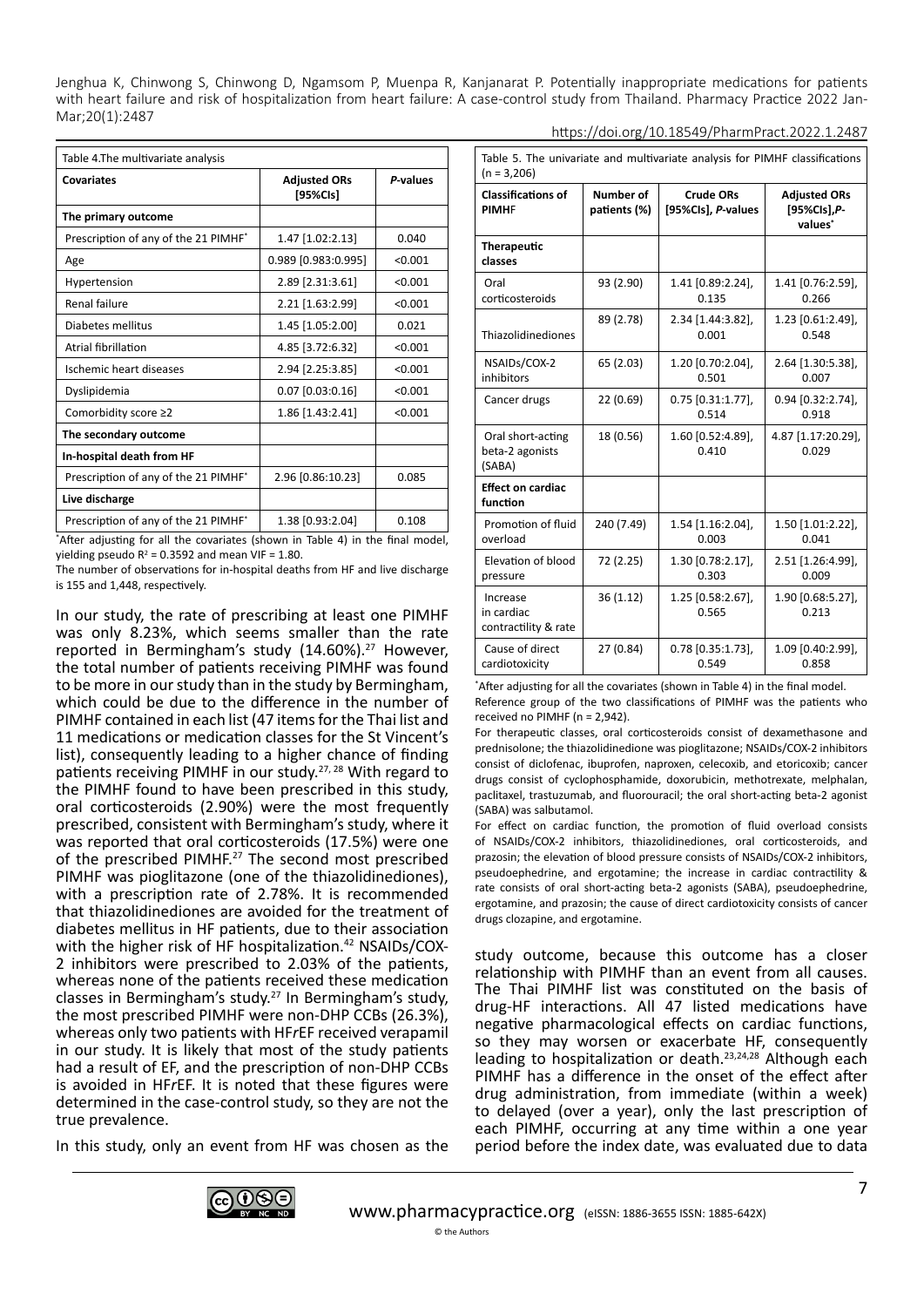#### https://doi.org/10.18549/PharmPract.2022.1.2487

limitations.24 We believe that this length of time was not too long to deduce the causal relationship between exposure to PIMHF and the study outcome.

Our findings were consistent with a similar study that evaluated the relationship of one HF-specific list of PIMs (which is called the St Vincent's list of PIMs) with its clinical outcomes.<sup>27</sup> Despite the power of the test being insufficient, the study showed a tendency towards the positive association between the use of any 11 PIM items and the secondary outcome of HF events (HR =  $1.26$ , [95%CI 0.52:3.05]). A positive association was found to be statistically significant for the primary outcome, but not for the secondary outcome. This is due to the insufficient power of the test for the secondary outcome. Nevertheless, this analysis showed a tendency towards a positive association (aOR >1) for a secondary outcome. When considering PIMHF according to the medication classes, our results were consistent with one previous study suggesting that NSAIDs are an independent predictor of an all-cause readmission within a year (HR = 1.07, [95%CI 1.01:1.12]).<sup>13</sup> NSAIDs/COX-2 inhibitors have a negative effect on HF because they can increase blood pressure and promote sodium and fluid retention through a reduction of prostaglandin  $12$  (PGI<sub>2</sub>) synthesis (PGI<sub>2</sub> excretes sodium and fluid in the kidney), resulting in a heavy workload on the heart.<sup>23,28</sup> One study reported that the unadjusted mortality rates for oral beta-2 agonist (B2A) users were significantly higher than non-B2A users (HR = 1.30, [95%CI 1.03:1.65], *P*-value = 0.028), even though this association became insignificant for the adjusted mortality rates (HR =  $1.04$ , [95%CI 0.77:1.41], *P*-value = 0.028).40 Nevertheless, several studies have shown that the use of B2A was associated with the risk of mortality and HF hospitalization.<sup>41</sup> SABA can cause worsening HF by increasing cardiac contractility and rate through beta-1 receptor stimulation.<sup>23,28</sup>

HF patients with IHD had an increased risk of hospitalization from HF compared to those with no IHD, which is consistent with a study by Kossovsky *et al.* where a previous myocardial revascularization was suggested as a predictor of HF-related readmission.<sup>10</sup> The higher the patient's CCI score, the higher the risk of hospitalization from HF, which is consistent with the study by Arora.<sup>11</sup>

There were several strengths in the present study. First, data on large HF populations were used, yielding a sufficient power for the hypothesis test. Second, several of the HF-related ICD-10 codes were used for identifying HF patients. As suggested from literature reviews and confirmed by cardiologists, we can ensure the accuracy of the ICD-10 codes that we used. Finally, the odds ratio estimates were performed using an adjustment analysis that included several potential covariates.

There were some limitations in the study. First, only 21 prescribed PIMHF were evaluated, so the association of the remaining 26 PIMHF with the study outcome is still inconclusive. Nevertheless, it is still recommended that all 47 medications on the list are avoided as they can induce or cause worsening HF. Second, data determining the severity of HF (e.g., BNP or NYHA) were not routinely collected, so the difference in HF severity between cases and controls, which could be related to both the prescription of PIMHF and the study outcome, was lacking. Third, data on the amount and duration of exposure to PIMHF were lacking, so the dose-response and continuity of PIMHF use could not be assessed. Fourth, the rate of PIMHF use might be higher than this, because the patients might receive PIMHF from other sources. Fifth, the proportion of patients admitted to other hospitals was unknown. Finally, our findings might not be generalized to other health facilities where the availability of PIMHF and the patterns of drug prescribing are different.

In conclusion, the increased risk of hospitalization from HF is likely to be associated with the prescription of the 21 PIMHF from the Thai PIMHF list. To prevent HF patients from such a risk, the Thai PIMHF list may be used as an assessment tool to determine the appropriateness of medication use in HF patients in general pharmacy practice.

# **CREDIT AUTHOR STATEMENT**

Conceptualization: KJ Data curation: DC, PN, RM Formal analysis: KJ Investigation: SC Methodology: KJ Project administration: KJ Resources: KJ Software: KJ Supervision: PK Validation: SC Visualization: DC, PN, RM Writing - original draft: KJ Writing -review & editing: PK

# **CONFLICTS OF INTEREST**

The authors declared no potential conflicts of interest with respect to the research, authorship, and/or publication of this article.

# **FUNDING**

This research received no specific grant from any funding agency in the public, commercial, or not-for-profit sectors.

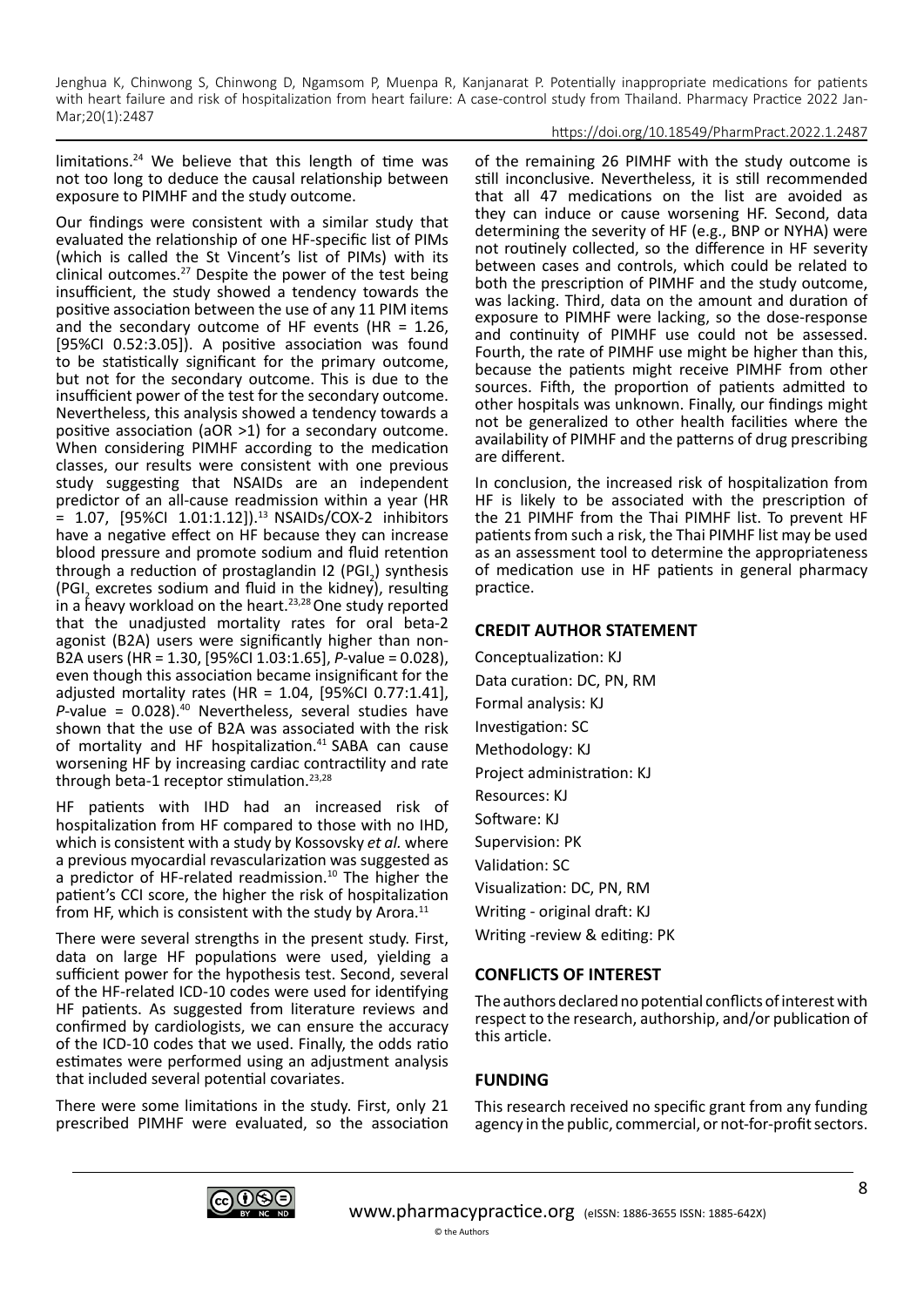https://doi.org/10.18549/PharmPract.2022.1.2487

#### **References**

- 1. Virani SS, Alonso A, Benjamin EJ, et al. The American Heart Association Council on Epidemiology and Prevention Statistics Committee and Stroke Statistics Subcommittee. Heart disease and stroke statistics-2020 update:a report from the American Heart Association. Circulation. 2020;141(9):e139-e596. <https://doi.org/10.1161/cir.0000000000000746>
- 2. Strategy and planning division. Pubic health statistics A.D.2018. Bangkok. Samcharoen Panich. 2018;157p.
- 3. Laothavorn P, Hengrussamee K, Kanjanavanit R, et al. Thai acute decompensated heart failure registry (Thai ADHERE). CVD Prev Control. 2010;5:89-95. <https://doi.org/10.1016/j.cvdpc.2010.06.001>
- 4. Dunlay SM, Redfield MM, Weston SA, et al. Hospitalizations after heart failure diagnosis: a community perspective. J Am Coll Cardiol. 2009;54(18):1695-702.
- 5. Chun S, Tu JV, Wijeysundera HC, et al. Lifetime analysis of hospitalizations and survival of patients newly admitted with heart failure. Circ Heart Fail. 2012;5(4):414-21. <https://doi.org/10.1161/circheartfailure.111.964791>
- 6. Jenghua K, Jedsadayanmata A. Rate and predictors of early readmission among Thai patients with heart failure. J Med Assoc Thai. 2011;94(7):782-8.
- 7. Boonrat S, Moleerergpoom W. Predictors of 6-month recurrent admission or death in patients with acute decompensated heart failure in police general hospital. Thai Heart J. 2012;25:87-94.
- 8. Gheorghiade M, Vaduganathan M, Fonarow GC, et al. Rehospitalization for heart failure: problems and perspectives. J Am Coll Cardiol. 2013;61(4):391-403. <https://doi.org/10.3410/f.717973342.793476620>
- 9. Jencks SF, Williams MV, Coleman EA. Rehospitalizations among patients in the Medicare fee-for-service program. N Engl J Med. 2009;360(14):1418-28. [https://doi.org/10.1016/s0749-4041\(09\)79176-6](https://doi.org/10.1016/s0749-4041(09)79176-6)
- 10. Kossovsky MP, Sarasin FP, Perneger TV, et al. Unplanned readmissions of patients with congestive heart failure: do they reflect in-hospital quality of care or patient characteristics? Am J Med. 2000;109(5):386-90. [https://doi.org/10.1016/s0002-](https://doi.org/10.1016/s0002-9343(00)00489-7) [9343\(00\)00489-7](https://doi.org/10.1016/s0002-9343(00)00489-7)
- 11. Arora S, Patel P, Lahewala S, et al. Etiologies, trends, and predictors of 30-day readmission in patients with heart failure. Am J Cardiol. 2017;119(5):760-9.<https://doi.org/10.3410/f.727348423.793530293>
- 12. Metra M, Cotter G, El-Khorazaty J, et al. Acute heart failure in the elderly: differences in clinical characteristics, outcomes, and prognostic factors in the VERITAS Study. J Card Fail. 2015;21(3):179-88. <https://doi.org/10.1016/j.cardfail.2014.12.012>
- 13. Corrao G, Ghirardi A, Ibrahim B, et al. Short-and long-term mortality and hospital readmissions among patients with new hospitalization for heart failure: A population-based investigation from Italy. Int J Cardiol. 2015;181:81-7. [https://doi.](https://doi.org/10.1016/j.ijcard.2014.12.004) [org/10.1016/j.ijcard.2014.12.004](https://doi.org/10.1016/j.ijcard.2014.12.004)
- 14. Davison BA, Metra M, Senger S, et al. Patient journey after admission for acute heart failure: length of stay, 30‐day readmission and 90-day mortality. Eur J Heart Fail. 2016;18(8):1041-50. <https://doi.org/10.1002/ejhf.540>
- 15. Cowie MR, Anker SD, Cleland JGF, et al. Improving care for patients with acute heart failure: before, during and after hospitalization. ESC Heart Fail. 2014;1(2):110-45. <https://doi.org/10.1002/ehf2.12021>
- 16. Braunstein JB, Anderson GF, Gerstenblith G, et al. Noncardiac comorbidity increases preventable hospitalizations and mortality among Medicare beneficiaries with chronic heart failure. J Am Coll Cardiol. 2003;42(7):1226-33. [https://doi.org/10.1016/](https://doi.org/10.1016/s0735-1097(03)00947-1) [s0735-1097\(03\)00947-1](https://doi.org/10.1016/s0735-1097(03)00947-1)
- 17. Lang CC, Mancini DM. Non-cardiac comorbidities in chronic heart failure. Heart. 2007;93(6):665-71. [https://doi.org/10.1136/](https://doi.org/10.1136/hrt.2005.068296) [hrt.2005.068296](https://doi.org/10.1136/hrt.2005.068296)
- 18. Dahlstrom U. Frequent non-cardiac comorbidities in patients with chronic heart failure. Eur J Heart Fail. 2005;7(3):309-16. <https://doi.org/10.1016/j.ejheart.2005.01.008>
- 19. Abete P, Testa G, Della-Morte D, et al. Treatment for chronic heart failure in the elderly: current practice and problems. Heart Fail Rev. 2013;18(4):529-51. <https://doi.org/10.1007/s10741-012-9363-6>
- 20. Dunlay SM, Eveleth JM, Shah ND, et al. Medication adherence among community-dwelling patients with heart failure. Mayo Clin Proc. 2011;86(4):273-81.<https://doi.org/10.4016/27977.01>
- 21. Niriayo YL, Kumela K, Kassa TD, et al. Drug therapy problems and contributing factors in the management of heart failure patients in Jimma University Specialized Hospital, Southwest Ethiopia. PloS one. 2018;13(10):e0206120. [https://doi.](https://doi.org/10.1371/journal.pone.0206120) [org/10.1371/journal.pone.0206120](https://doi.org/10.1371/journal.pone.0206120)
- 22. Kennel PJ, Kneifati-Hayek J, Bryan J, et al. Prevalence and determinants of hyperpolypharmacy in adults with heart failure: an observational study from the National Health and Nutrition Examination Survey (NHANES). BMC Cardiovasc Disord. 2019;19(1):76. <https://doi.org/10.1186/s12872-019-1058-7>
- 23. Reed BN, Rodgers JE, Sueta CA. Polypharmacy in heart failure: drugs to use and avoid. Heart Fail Clin. 2014;10(4):577-90. <https://doi.org/10.1016/j.hfc.2014.07.005>
- 24. Page II RL, O'Bryant CL, Cheng D, et al. The American Heart Association Clinical Pharmacology and Heart Failure and Transplantation Committees of the Council on Clinical Cardiology; Council on Cardiovascular Surgery and Anesthesia; Council on Cardiovascular and Stroke Nursing; and Council on Quality of Care and Outcomes Research.Drugs that may cause or exacerbate heart failure: a scientific statement from the American Heart Association. Circulation. 2016;134(6):e32-69.
- 25. Page RL, Lindenfeld J. The comorbidity conundrum: a focus on the role of noncardiovascular chronic conditions in the heart failure patient. Curr Cardiol Rep. 2012;14(3):276-84. <https://doi.org/10.1007/s11886-012-0259-9>